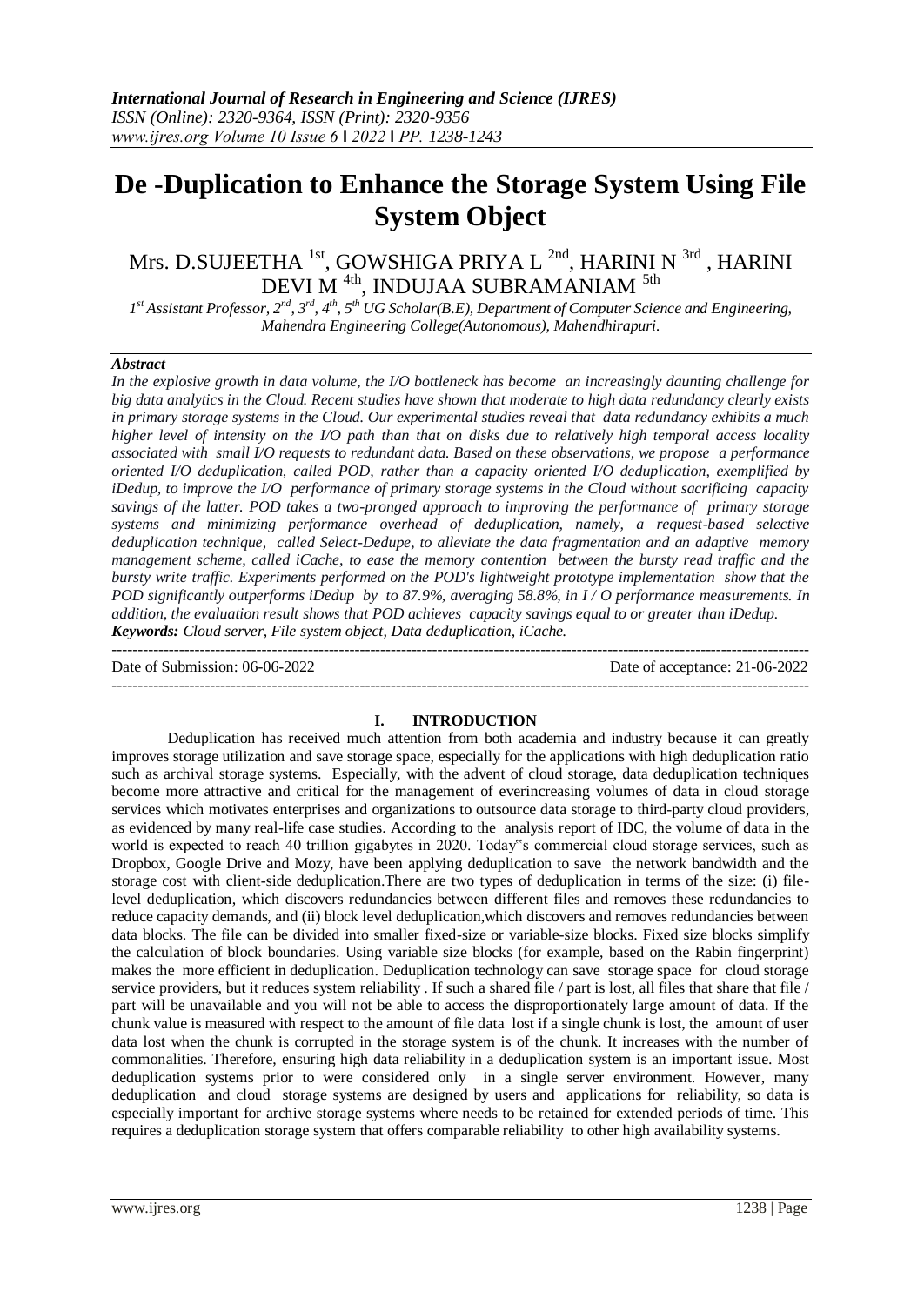# **II. LITERATURE SURVEY**

**1.** Similarity and Locality Based Indexing for High Performance Data Deduplication- [IEEE](https://ieeexplore.ieee.org/xpl/RecentIssue.jsp?punumber=12) [Transactions](https://ieeexplore.ieee.org/xpl/RecentIssue.jsp?punumber=12) on [Computers](https://ieeexplore.ieee.org/xpl/RecentIssue.jsp?punumber=12) ( Volume: 64, [Issue:](https://ieeexplore.ieee.org/xpl/tocresult.jsp?isnumber=7056411) 4, April 2015)

Data deduplication has gained increasing attention and popularity as a space-efficient approach in backup storage systems. One of the main challenges for centralized data deduplication is the scalability of fingerprint-index search. In this paper, we propose SiLo, a near- exact and scalable deduplication system that effectively and complementarily exploits similarity and locality of data streams to achieve high duplicate elimination, throughput, and well balanced load at extremely low RAM overhead. The main idea behind SiLo is to expose and exploit more similarity by grouping strongly correlated small files into a segment and segmenting large files, and to leverage the locality in the data stream by grouping contiguous segments into blocks to capture similar and duplicate data missed by the probabilistic similarity detection. SiLo also employs a locality based stateless routing algorithm to parallelize and distribute data blocks to multiple backup nodes. By judiciously enhancing similarity through the exploitation of locality and vice versa, SiLo is able to significantly reduce RAM usage for index-lookup, achieve the near-exact efficiency of duplicate elimination, maintain a high deduplication throughput, and obtain load balance among backup nodes.

**2.** Try Managing Your Deduplication Fine-Grained-ly: A Multi-tiered and Dynamic SLA- Driven Deduplication Framework for Primary Storage -2016 IEEE 9th [International](https://ieeexplore.ieee.org/xpl/conhome/7819578/proceeding) [Conference on](https://ieeexplore.ieee.org/xpl/conhome/7819578/proceeding) Cloud Computing [\(CLOUD\)](https://ieeexplore.ieee.org/xpl/conhome/7819578/proceeding)

Inevitable tradeoff between read performance and space saving always shows up when applying offline deduplication for primary storage. We propose Mudder, a multi-tiered and dynamic SLA-driven deduplication framework to address such challenge. Based on specific Dedup-SLA configurations, Mudder conducts multi-tiered deduplication process combining Global File-level Deduplication (GFD), Local Chunklevel Deduplication (LCD) and Global Chunk-level Deduplication (GCD). More importantly, Mudder dynamically regulates deduplication processes according to instant workload status and predefined Dedup-SLA during runtime. Data deduplication is an efficient technique used for eliminating redundant data, especially when the growth rate of data has far outpaced the dropping rate in hardware cost. Compared to secondary storage, primary storage is commonly characterized as "latency-sensitive" for being constantly and directly accessed by the end-users. A number of deduplication schemes designed or optimized [1], [2], [3] for primary storage emerge in recent years. Be that as it may, satisfactory solutions towards some critical challenges have not been provided by existing deduplication schemes. First, inevitable tradeoff between read performance and space saving makes it a sophisticated task to apply deduplication for distributed primary storage. Most schemes execute only one specific type of deduplication, namely, Global File-level Deduplication (GFD) [4], [5], Global Chunk-level Deduplication (GCD) [6], [7], or Local Chunk-level Deduplication (LCD) [8], [9]. Combinational schemes that deliver more fine-grained deduplication quality for distributed primary storage have rarely been researched. Second, most if not all existing schemes operate in a static mode, executing unchanged deduplication strategy during runtime regardless of the dynamic nature of primary storage workload. In this paper, we propose Mudder, a Multi-tiered and dynamic SLA-driven deduplication framework for primary storage. To begin with, we expand the Dedup-SLA proposed in our previous work [10] by classifying it into two types: latency-oriented (Dedup-SLA-L) and space-oriented (DedupSLA-S) Dedup-SLA, according to opposite preferences on performance/space tradeoff. Afterwards, we respectively establish different multitiered deduplication processes for DedupSLAs of both types. We coordinate LCD and GFD for DedupSLA-L to maintain high read performance with acceptable space saving. We combine GCD and LCD for Dedup-SLAS to eliminate as much redundant data as possible while restricting the impact on read efficiency. Meanwhile,

**3.** HPDV:A Highly Parallel Deduplication Cluster for Virtual Machine Images - [2018 18th](https://ieeexplore.ieee.org/xpl/conhome/8410863/proceeding) [IEEE/ACM](https://ieeexplore.ieee.org/xpl/conhome/8410863/proceeding) International Symposium on Cluster, Cloud [and Grid Computing](https://ieeexplore.ieee.org/xpl/conhome/8410863/proceeding) (CCGRID)

Data deduplication has been widely introduced to effectively reduce storage requirement of virtual machine (VM) images running on VM servers in the virtualized cloud platforms. Nevertheless, the existing state-of-the-art deduplication for VM images approaches can not sufficiently exploit the potential of underlying hardware with consideration of the interference of deduplication on the foreground VM services, which could affect the quality of VM services. In thispaper, we present HPDV, a highly parallel deduplication cluster for VM images, which well utilizesthe parallelism to achieve high throughput with minimum interference on the foreground VM services. The main idea behind HPDV is to exploit idle CPU resource of VM servers to parallelize the compute-intensive chunking and fingerprinting, and to parallelize the I/O-intensive fingerprint

indexing in the deduplication servers by dividing the globally shared fingerprint index into multiple independent sub-indexes according to the operating systems of VM images. To ensure the quality of VM services, a resource-aware scheduler is proposed to dynamically adjust the number of parallel chunking and fingerprinting threads according to the CPU utilization of VM servers. Our evaluationresults demonstrate that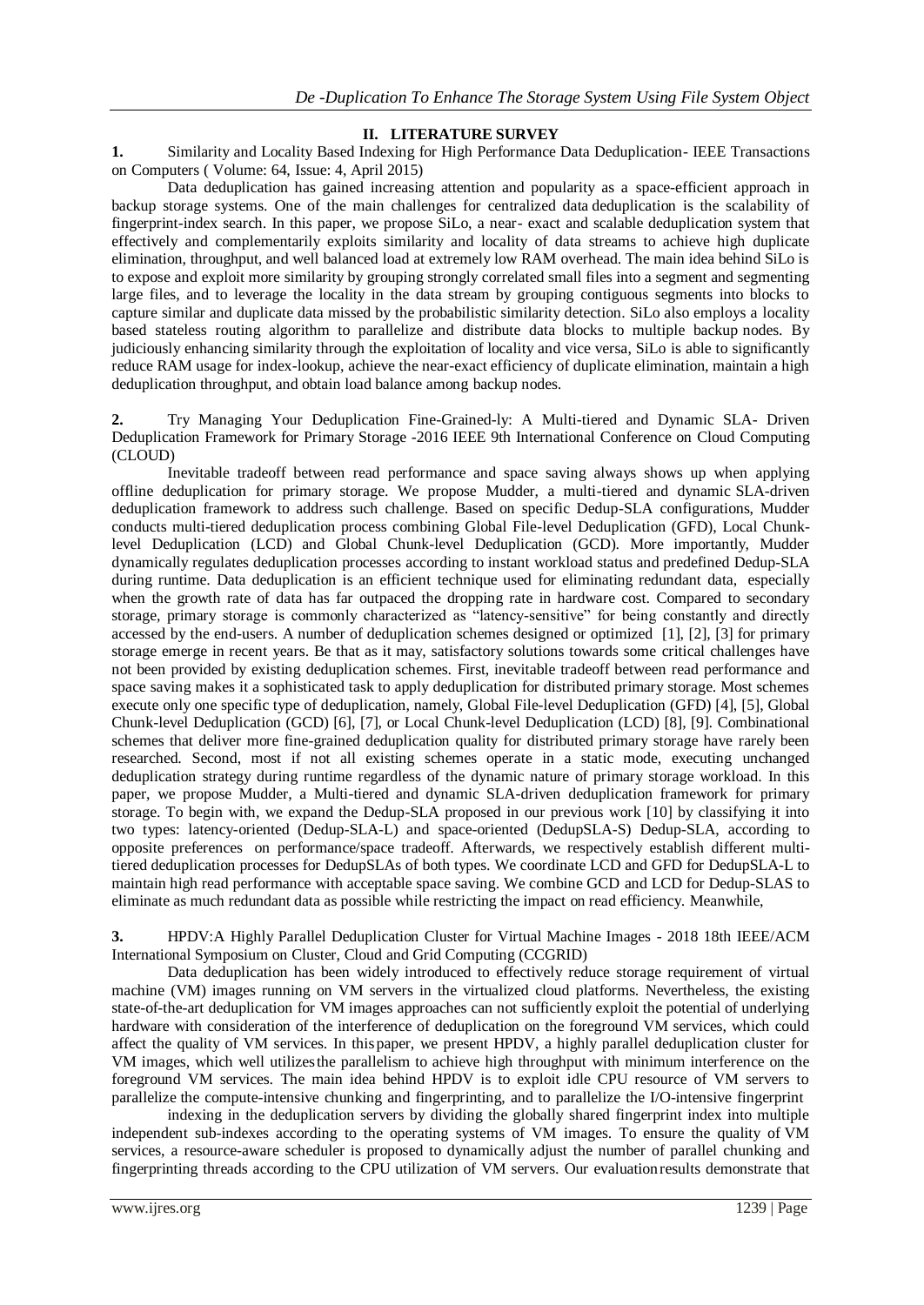compared to a state-of-the-art deduplication system for VM images called Light, HPDV achieves up to 67% deduplication throughput improvement.

# **III. EXISTING METHOD**

The existing data deduplication schemes for primary storage, such as iDedup and Offline-Dedupe, are capacity oriented in that they focus on storage capacity savings and only select the large requests to deduplicate and bypass all the small requests (e.g., 4KB, 8KB or less). The rationale is that the small I/O requests only account for a tiny fraction of the storage capacity requirement, making deduplication on them unprofitable and potentially counterproductive considering the substantial deduplication overhead involved.

The existing data deduplication schemes fail to consider these workload characteristics in primary storage systems, missing the opportunity to address one of the most important issues in primary storage, that of performance. Existing scheme focuses on improving the read performance by exploiting and creating multiple duplications on disks to reduce the diskseek delay, but does not optimize the write requests. That is, it uses the data deduplication technique to detect the redundant content on disks but does not eliminate them on the I/O path. This allows the disk head to service the read requests by prefetching the nearest blocks from all the redundant data blocks on disk to reduce the seek latency. They only select the large requests to deduplicate and ignore all smallrequests (e.g., 4KB, 8KB or less) because the latter only occupy a tiny fraction of the storage capacity. Moreover, none of the existing studies has considered the problem of space a. Most of them only use an index cache to keep memory, leaving the memory contention problem unsolved

#### **IV PROPOSED SYSTEM**

To address the important performance issue of primary storage in the Cloud, and the above deduplication-induced problems, we propose a Performance-Oriented data Deduplication scheme, called POD, rather than a capacity-oriented one (e.g., iDedup), to improve the I/O performance of primary storage systems in the Cloud by considering the workload characteristics. POD takes a two-pronged approach to improving the performance of primary storage systems and minimizing performance overhead of deduplication, namely, a request-based selective deduplication technique, called Select-Dedupe, to alleviate the data fragmentation and an adaptive memory management scheme, called iCache, to ease the memory contention between the bursty read traffic and the bursty write traffic. More specifically, Select-Dedupe takes the workload characteristics of small-I/O-request domination into the design considerations. It deduplicates all the write requests if their write data is already stored sequentially on disks, including the small write requests that would otherwise be bypassed from by the capacity-oriented deduplication schemes. For other write requests, Select-Dedupe does not deduplicate their redundant write data to maintain the performance of the subsequent read requests to these data. iCache dynamically adjusts and swaps these data between memory and back-end storage devices accordingly. 6 The extensive trace-driven experiments conducted on our lightweight prototype implementation of POD show that POD significantly outperforms iDedup in the I/O performance measure of primary storage systems without sacrificing the space savings of the latter. Moreover, as an application of the POD technology to a background I/O task in primary cloud storage, it is shown to significantly improve the online RAID reconstruction performance by reducing the user I/O intensity during recovery.

#### **Reducing small write traffic**:

By calculating and comparing the hash values of the incoming small write data, POD is designed to detect and remove a significant amount of redundant write data, thus effectively filtering out small write requests and improving I/O performance of primary storage systems in the Cloud.

# **Improving cache efficiency** :

By dynamically adjusting the storage cache space partition between the index cache and the read cache, POD efficiently utilizes the storage cache adapting to the primary storage workload characteristics.

#### **Guaranteeing read performance:**

To avoid the negative readperformance impact of the deduplication-induced read amplification problem, POD is designed to judiciously and selectively, instead of blindly, deduplicate write data and effectively utilize the storage cache.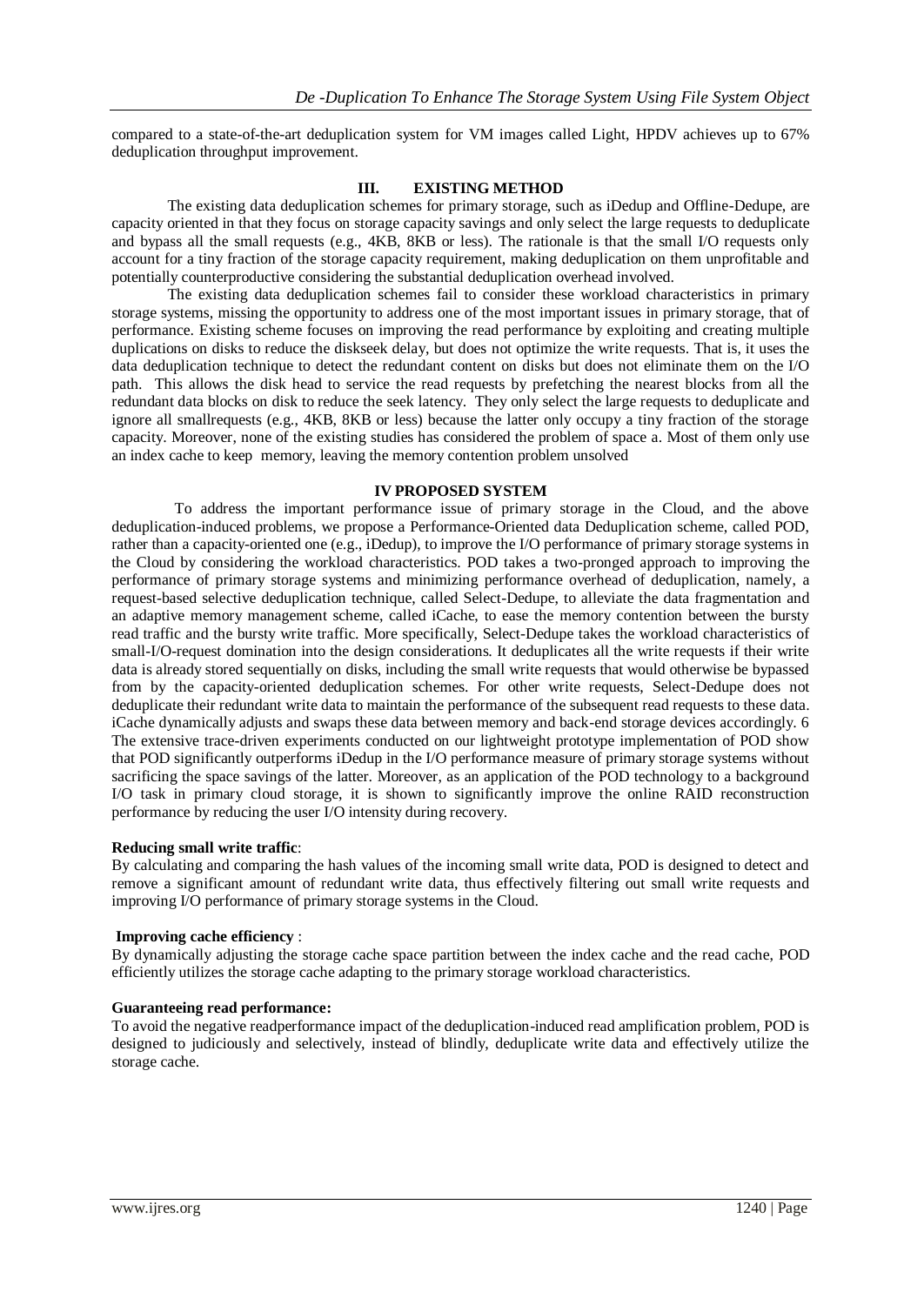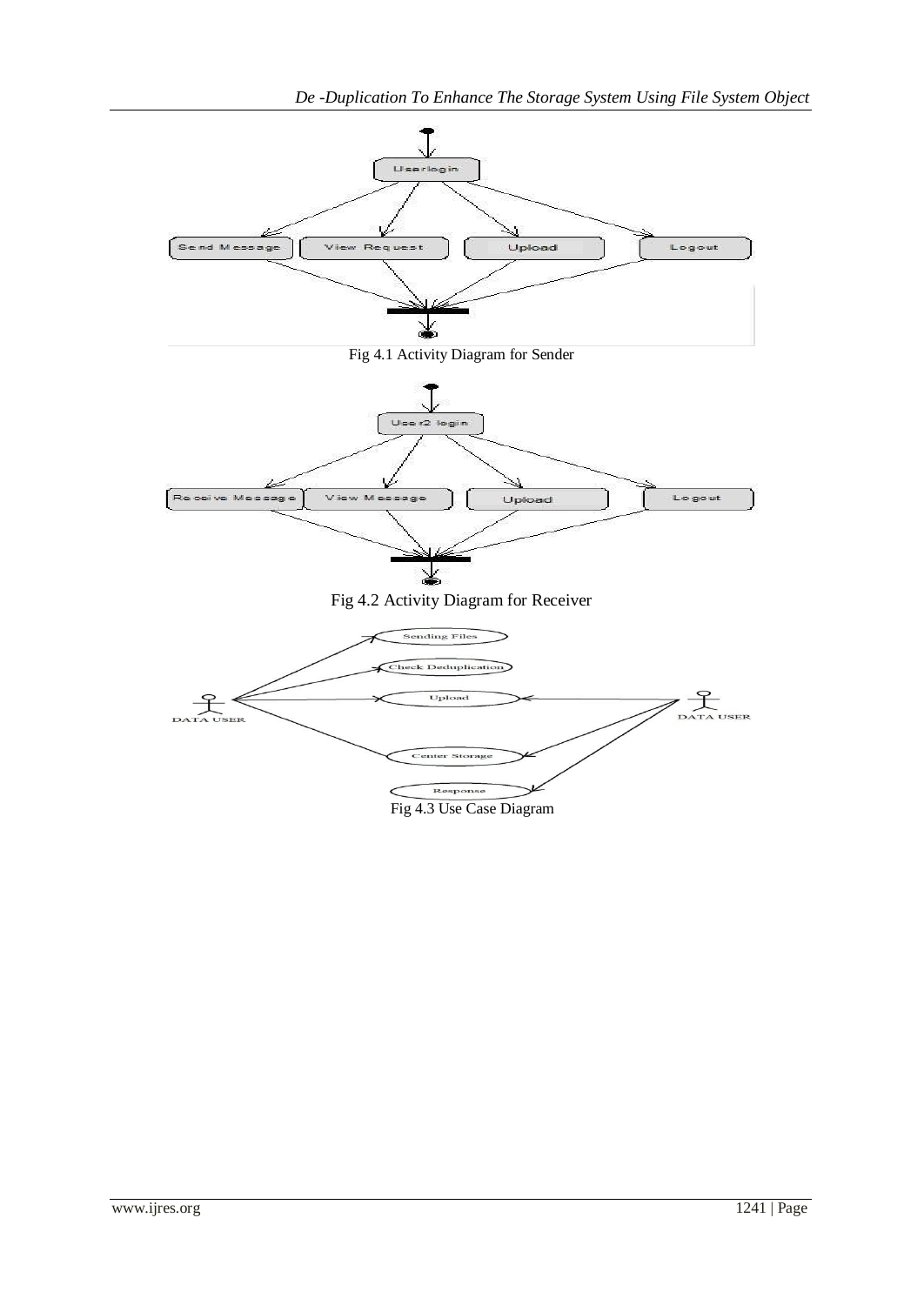

**V. KEY RESULTS**

Fig 5.1 Welcome Page



Fig 5.2 Login Page

| <b>Cloud Server</b><br><b>User login</b><br>Admin<br>Home<br><b>User</b><br><b>Welcome: HariniCategory Details</b><br><b>Add new category</b><br><b>Category ID</b><br><b>Created By</b><br><b>Created Date</b><br>category Name<br><b>Books</b><br>Admin<br>27-Apr-2022 04:04:42 PM<br>Science<br><b>Category Name</b><br>27-Apr-2022 04:04:55 PM<br>Software<br>Admin<br>27-Apr-2022 04:05:35 PM<br>Network<br>Admin<br>Reset<br>Save<br>ebooks<br>Admin<br>27-Apr-2022 04:06:24 PM<br>A<br>27-Apr-2022 07:47:21 PM<br>Finance<br>Admin<br><b>Bank</b><br>Admin<br>27-Apr-2022 08:03:20 PM<br>6<br>lo to login/Registraion page<br>denotes Required fields |  | <b>Data De-Duplication in Cloud Storage</b> |  |  |  |  |
|--------------------------------------------------------------------------------------------------------------------------------------------------------------------------------------------------------------------------------------------------------------------------------------------------------------------------------------------------------------------------------------------------------------------------------------------------------------------------------------------------------------------------------------------------------------------------------------------------------------------------------------------------------------|--|---------------------------------------------|--|--|--|--|
|                                                                                                                                                                                                                                                                                                                                                                                                                                                                                                                                                                                                                                                              |  |                                             |  |  |  |  |
|                                                                                                                                                                                                                                                                                                                                                                                                                                                                                                                                                                                                                                                              |  |                                             |  |  |  |  |
|                                                                                                                                                                                                                                                                                                                                                                                                                                                                                                                                                                                                                                                              |  |                                             |  |  |  |  |
|                                                                                                                                                                                                                                                                                                                                                                                                                                                                                                                                                                                                                                                              |  |                                             |  |  |  |  |
|                                                                                                                                                                                                                                                                                                                                                                                                                                                                                                                                                                                                                                                              |  |                                             |  |  |  |  |
|                                                                                                                                                                                                                                                                                                                                                                                                                                                                                                                                                                                                                                                              |  |                                             |  |  |  |  |
|                                                                                                                                                                                                                                                                                                                                                                                                                                                                                                                                                                                                                                                              |  |                                             |  |  |  |  |
|                                                                                                                                                                                                                                                                                                                                                                                                                                                                                                                                                                                                                                                              |  |                                             |  |  |  |  |
|                                                                                                                                                                                                                                                                                                                                                                                                                                                                                                                                                                                                                                                              |  |                                             |  |  |  |  |

Fig 5.3 File Upload and Categorization